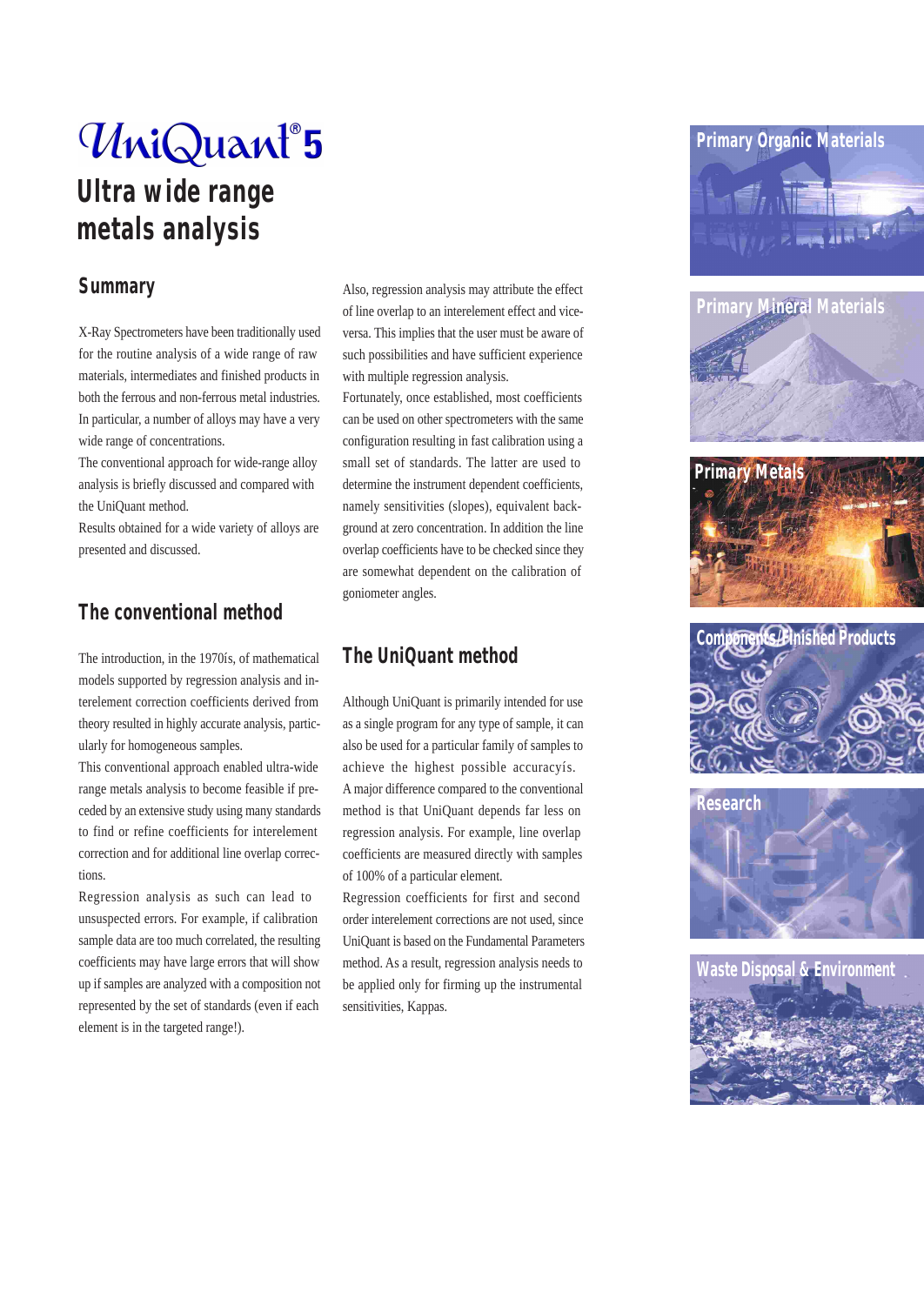## UniQuant®5

Unlike conventional methods, calibration data found with any family of samples can be used as a starting point for highly accurate analysis of another family of samples, for example an ultra-wide range of glass and bead samples. This is because instrumental sensitivities, Uni-Quantís Kappas, are in principle the same for any type of material e.g. alloys, glass, oil, polymers etc.

#### **Analytical program**

UniQuant prescribes the instrumental parameters (e.g. analyzing crystals and collimators) for about 100 analyte XRF lines. This set along with the measuring times constitutes the full analytical program for data collection. The standards listed in the next section were measured using the full analytical program with each line being measured for 4, 6 or 10 seconds as used by default. In other words, the analytical program has not been set up specifically for alloys.

#### Note:

A special analytical program for alloys would require a selection of some 30 XRF lines with increased measuring times for trace elements. Also, in specialized analytical programs, UniQuant allows the selection of more sensitive analyzing crystals and coarser collimators to increase intensities to a level limited only by resolution (line overlap) issues. In this case, for a given family of samples, there are fewer line overlaps and resolution can be allowed to be lower.

The sequential spectrometer used in this study was equipped with a high power Rhodium end window X-Ray tube.

Analysing crystals were LiF220, Ge111 and TlAP as normally prescribed by UniQuant.

#### **Calibration**

The spectrometer used had already been calibrated for universal applications i.e. for analysing any type of sample.

In order to maximise accuracies for an ultra-wide range of alloys, the universal calibration data were simply copied to a new data bank for the alloys and ìfirmed upî using a small set of international standards.

The following 9 certified standards were used for this procedure;

| Code             | <b>Description</b>  |
|------------------|---------------------|
|                  |                     |
| BNRM_59C         | Low alloy steel     |
| BNRM 89E         | Cr-Steel            |
| BNRM_170         | CoCrW <sub>Ni</sub> |
| <b>BNRM_172</b>  | CoNiCrW             |
| BNRM 181         | CrMnNi              |
| <b>BNRM_198</b>  | <b>NiCrCoMoTi</b>   |
| <b>BNRM_625</b>  | NiCrMoFeNb          |
| BNRM_510W        | <b>Bronze</b>       |
| <b>BNRM_857C</b> | <b>Brass</b>        |
|                  |                     |

In addition, to further extend the concentration ranges, an additional 12 samples of 100% of an element or oxide were used for Al, As2O3, Cd, Mn, Mo, Nb, Pb, Sn, Ti, V, W and Zr. The concentration ranges are shown in Table 1.

For each analytical XRF line, the sensitivity was determined by a weighted average of the Kappas found from the individual standards. In this procedure, the K-factor is minimized, being a measure for the accuracy over an entire range of concentrations.

#### Note:

The K-factor was introduced in XRF analysis by Willy K. de Jongh in 1967, the same pioneer responsible for the development of the UniQuant program.

The basis of the K-factor is the fact that analytical errors in chemistry and in XRF spectrometry are proportional to the square root of the concentration, except at very low concentrations where the errors are independent of the concentration. K-factors are calculated by UniQuant during calibration and are later used to estimate errors when analyzing unknown samples.

The Root Mean Square (RMS) deviations are formalized by

$$
RMS = K\sqrt{\%C + \%EqBg}
$$

where K is the K-factor and EqBg stands for equivalent background in weight% ranging from 0.02 to 0.2%.

K-factors of 0.008 to 0.050 represent high accuracy. Values higher then about 0.070 indicate low to poor accuracy.

The K-factors found from the standards used are shown in Table 1.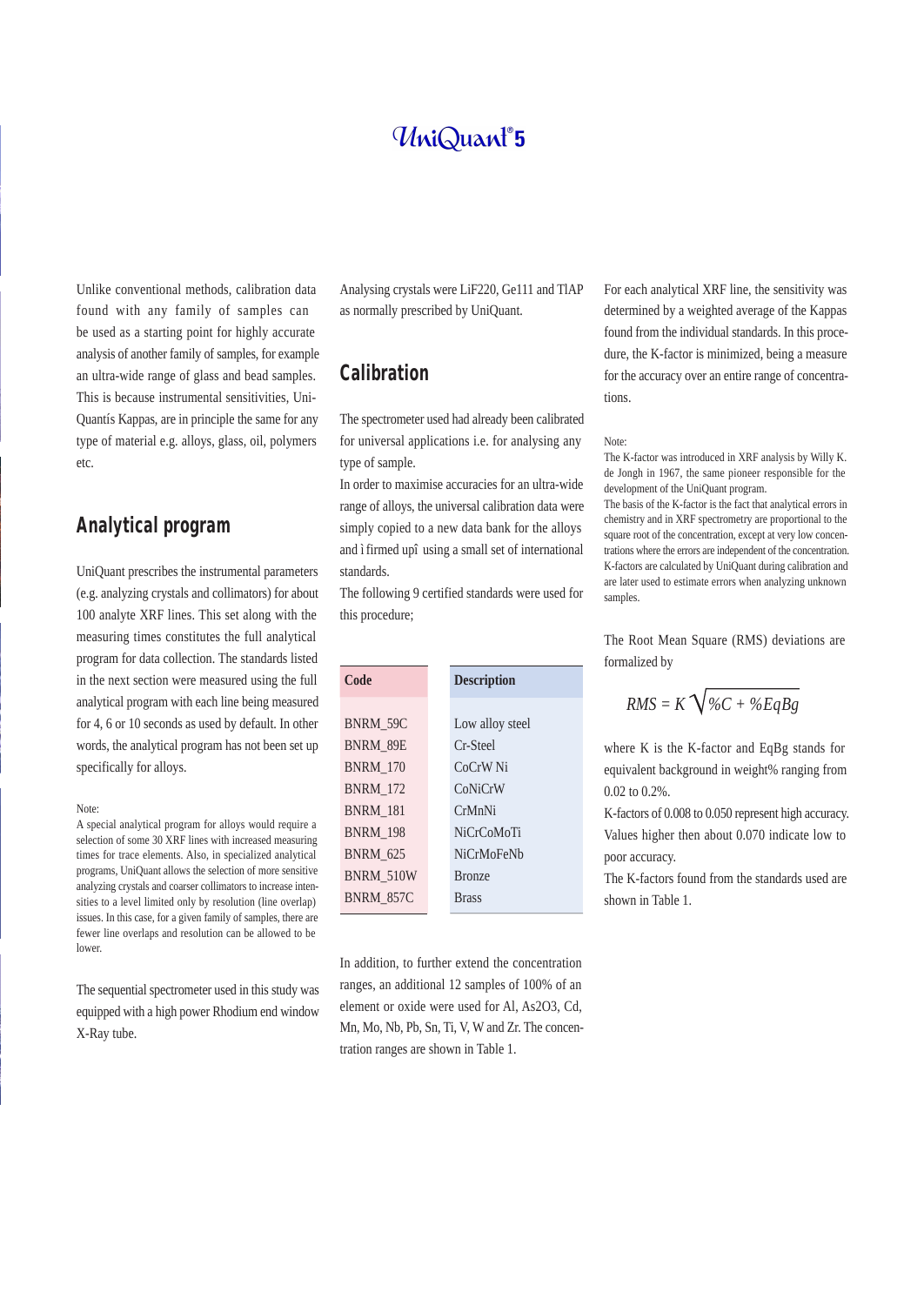## UniQuant<sup>®</sup>5

**Table 1**

|                  | Range in wt% |     |         |  |  |  |
|------------------|--------------|-----|---------|--|--|--|
| Line             | from         | to  | Kfactor |  |  |  |
| AlKa             | 0.005        | 100 | 0.023   |  |  |  |
| <b>AsKb</b>      | 0.052        | 76  | 0.005   |  |  |  |
| CdKa             | 58.74        | 100 | 0.046   |  |  |  |
| CoKa             | 0.045        | 59  | 0.046   |  |  |  |
| <b>CrKa</b>      | 1.02         | 30  | 0.031   |  |  |  |
|                  |              |     |         |  |  |  |
| CuKa             | 0.110        | 95  | 0.043   |  |  |  |
| FeKa             | 0.018        | 86  | 0.019   |  |  |  |
| MnKa             | 0.024        | 100 | 0.028   |  |  |  |
| MoKa             | 0.031        | 100 | 0.017   |  |  |  |
| MoLb             | 0.031        | 10  | 0.011   |  |  |  |
|                  |              |     |         |  |  |  |
| <b>NbKa</b>      | 0.013        | 100 | 0.008   |  |  |  |
| <b>NbLa</b>      | 0.013        | 100 | 0.013   |  |  |  |
| <b>NiKa</b>      | 0.130        | 61  | 0.023   |  |  |  |
| P Ka             | 0.007        | 0.2 | 0.027   |  |  |  |
| PbLb             | 0.008        | 100 | 0.017   |  |  |  |
|                  |              |     |         |  |  |  |
| PbLa             | 0.008        | 100 | 0.031   |  |  |  |
| S Ka             | 0.020        | 0.1 | 0.017   |  |  |  |
| <b>SbKa</b>      | 0.006        | 83  | 0.018   |  |  |  |
| <b>SiKa</b>      | 0.016        | 34  | 0.028   |  |  |  |
| SnKa             | 0.420        | 100 | 0.036   |  |  |  |
|                  |              |     |         |  |  |  |
| TiKa             | 0.008        | 100 | 0.034   |  |  |  |
| V Ka             | 0.012        | 100 | 0.022   |  |  |  |
| W <sub>L</sub> b | 0.036        | 100 | 0.056   |  |  |  |
| W La             | 0.036        | 100 | 0.047   |  |  |  |
| ZnKa             | 0.008        | 38  | 0.025   |  |  |  |
|                  |              |     |         |  |  |  |
| ZrKa             | 0.061        | 100 | 0.039   |  |  |  |
| ZrLa             | 0.061        | 100 | 0.026   |  |  |  |

#### **Results**

The same standards used for calibration were treated as unknown samples. The calculated concentrations are shown in Table 2 together with the average values found in a round robin test by 15 laboratories using a variety of instrumental analysis techniques.

Tables 3 and 4 show the results in more detail for two of the samples.

## **Validity**

It may be argued that always good results will be found for samples that themselves were used as standard. This would be perfectly true if many coefficients were determined by regression analysis, as is the case for the conventional method. Indeed, the method of multiple regression makes data fit regardless of their physical meaning. Then treating the same standards as unknown samples will always show good results.

With UniQuant however, only one coefficient per analytical equation is found by regression, namely Kappa.

All other coefficients, even those for line overlaps are determined independently on a physically sound basis.

Hence, it is perfectly correct to treat the 9 certified standards as unknown samples in order to demonstrate the performance of the UniQuant method.

A future unknown homogeneous sample with each element in the targeted concentration range will be correctly analyzed even if its composition is vastly different from any of the calibration standards used.

This is in contrast to the conventional method for which it is wise to check as many standards as possible to ensure that the set of regression coefficients are generally valid.

#### **Conclusion**

The UniQuant software and method is capable of providing highly accurate analysis of an ultra-wide range of alloys.

The calibration procedure used is simple and requires a small number of certified standards. Lower detection limits (LLDís) are good and if necessary can be made equivalent to conventional methods by adapting the instrumental parameters normally prescribed by UniQuant.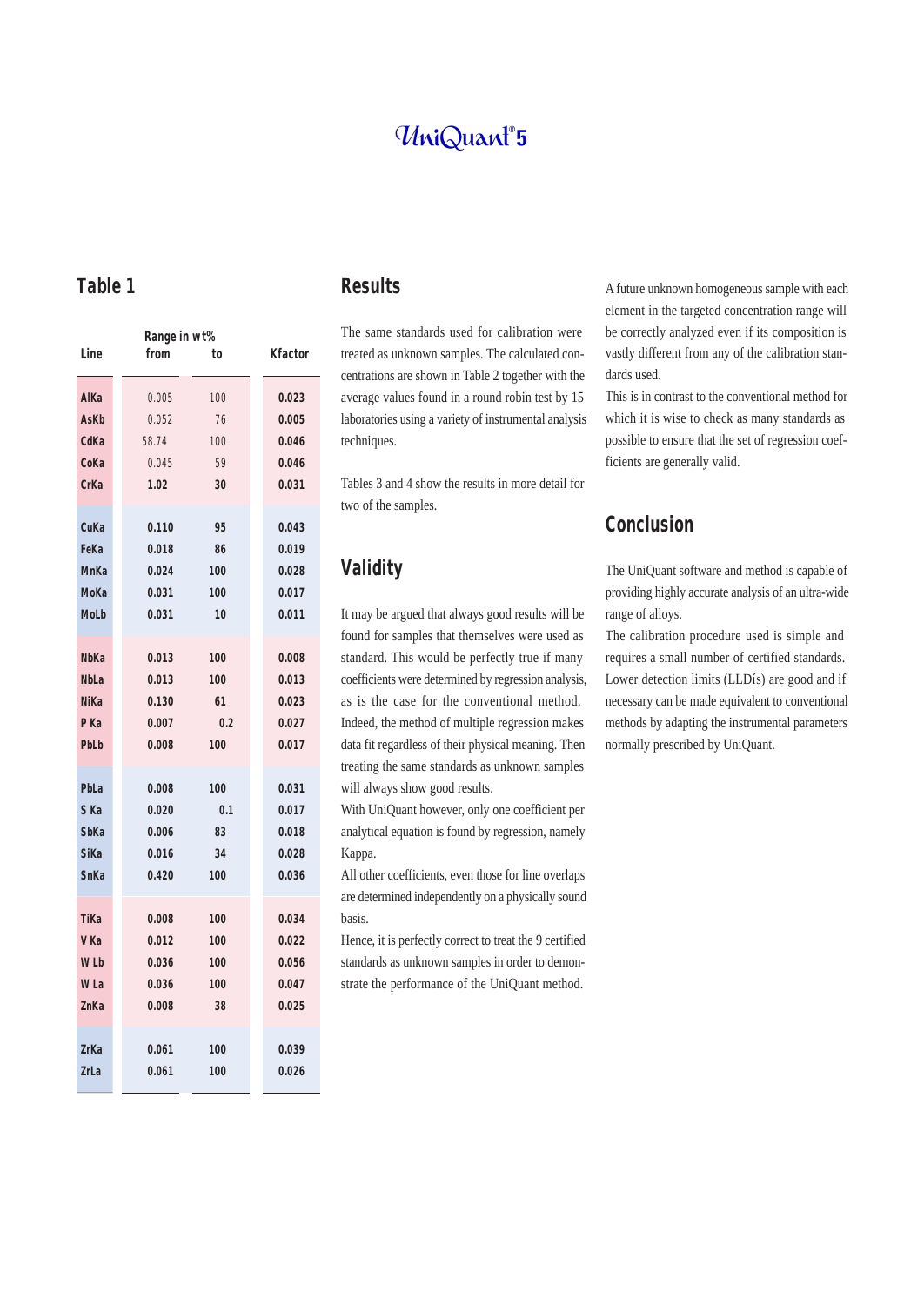### **Table 2 Ultra-wide range of Alloys** Concentrations are in weight %.

| BNRM _59C    |                          | $-89E$                | $-170$         | $-172$         | $-181$          | $-198$          | $-625$                       | $-510W$                | $\_857C$                 |
|--------------|--------------------------|-----------------------|----------------|----------------|-----------------|-----------------|------------------------------|------------------------|--------------------------|
| El.          | LowAlloy<br><b>Steel</b> | $Cr-$<br><b>Steel</b> | CoCr<br>W Ni   | CoNi<br>CrW    | CrMnNi          | NiCrCo<br>MoTi  | <b>NiCrMo</b><br>FeNb        | <b>Bronze</b>          | <b>Brass</b>             |
| Ni           | 0.15<br>0.14             | 0.370<br>0.372        | 2.29<br>2.27   | 24.28<br>24.53 | 8.34<br>8.27    | 53.64<br>53.94  | 59.99<br>60.16               | $0.0\,$<br>$\ll 0.005$ | 0.13<br>$\mathcal{P}$    |
| Fe           | 96.80                    | 85.38                 | 0.72           | 1.51           | 61.46           | 1.46            | 4.20                         | $\bf{0}$               | 0.19                     |
|              | 96.84                    | 85.61                 | 0.70           | 1.50           | 61.49           | $1.45$          | 4.21                         | (< 0.003)              | 0.20                     |
| Co           | 0.0                      | 0.34                  | 59.03          | 36.34          | 0.15            | 10.38           | 0.081                        |                        | 0.0013                   |
|              |                          | 0.054                 | 59.12          | 36.28          | 0.15            | 10.26           | 0.089                        |                        |                          |
| Cr           | $1.02\,$                 | 12.52                 | 29.53          | 21.95          | 16.31           | 18.89           | 21.50                        | 0.0003                 | 0.0079                   |
|              | $1.01$                   | 12.58                 | 29.55          | 22.09          | 16.29           | 19.02           | 21.62                        |                        |                          |
| W            |                          |                       | 3.98           | 13.40          | 0.0339          | 0.12            |                              |                        | 0.0080                   |
|              |                          | 0.0044                | 3.89           | 13.27          |                 |                 | 0.0421                       | 0.0374                 |                          |
|              |                          |                       | 0.79           | 0.35           | (0.036)<br>0.24 | (0.13)<br>9.81  | $\sim$<br>8.23               |                        | 0.0019                   |
| Mo           | 0.15                     | 0.031                 |                | 0.34           | 0.24            | 9.76            |                              | 0.0183                 |                          |
| Nb           | 0.16                     | 0.031                 | 0.81<br>0.017  | 0.013          |                 |                 | 8.24                         | 0.0029                 |                          |
|              |                          | 0.014                 |                |                | 0.0256          | 0.051           | 3.47                         |                        | $\bf{0}$                 |
| Mn           | 0.89                     |                       | 0.017          | 0.013          | 0.024           | 0.050           | $\mathcal{S}\text{\it{.45}}$ |                        |                          |
|              |                          | 0.43                  | 1.50           | 0.95<br>0.96   | 8.58            | 0.0202          | 0.19                         | < 0.002                | 0.002                    |
|              | 0.89<br>0.11             | 0.45<br>0.14          | 1.54<br>0.0083 | 0.0394         | 8.53<br>0.40    | 0.024<br>0.0618 | 0.21<br>0.38                 | 0.0023                 | 0.038                    |
| Cu           |                          |                       |                |                |                 |                 | 0.31                         | 94.70                  | 60.32                    |
|              | 0.11                     | 0.15                  | 0.004          | < 0.002        | 0.39            | (0.026)         |                              | 94.49                  | 60.19                    |
| Zn           |                          |                       |                | 0.0162         |                 | 0.0178          | 0.0161                       | 0.031?                 | 37.99                    |
|              |                          |                       |                |                |                 |                 |                              | (< 0.008)              | 0.006                    |
| Sn           | 0.0095                   | 0.0022                | 0.0008         |                | 0.008           | 0.006           | 0.0063                       | 4.91                   | $0.43\,$                 |
|              |                          | 0.003                 |                |                | 0.007           |                 |                              | 4.77                   | 0.42                     |
| Sb           | 0.0041                   |                       |                |                | 0.002           | $\bf{0}$        | $\bf{0}$                     | $\bf{0}$               | 0.0056                   |
|              |                          |                       |                |                |                 |                 | $\overline{\phantom{a}}$     | $\ll 0.005$            | 0.006                    |
| Pb           |                          |                       |                |                |                 | 0.024           | $\boldsymbol{0}$             | 0.009                  | 0.62                     |
|              |                          |                       |                |                |                 |                 | $\omega$                     | 0.008                  | 0.63                     |
| Ti           |                          | 0.0010                | 0.0054         | 0.030          | 0.0118          | 3.39            | 0.31                         | 0.0001                 | 0.0009                   |
|              |                          |                       | 0.0033         |                |                 |                 | 0.32                         |                        |                          |
| ${\bf V}$    | 0.0028                   | 0.066                 | 0.0055         | 0.003          | 0.074           | 0.019           | 0.016                        | 0.0015                 | 0.0003                   |
|              |                          | 0.067                 | (0.004)        |                | 0.075           | 0.012           | $\overline{\phantom{a}}$     |                        |                          |
| Si           | 0.21                     | 0.35                  | 0.59           | 0.42           | 4.02            | 0.053           | 0.27                         | 0.016                  | 0.0231                   |
|              | 0.21                     | 0.36                  | 0.62           | 0.47           | 4.10            | 0.053           | 0.28                         | 0.016                  | 0.023                    |
| AI           | 0.039                    | < 0.006               | 0.17           | $0.10\,$       | 0.045           | 1.56            | 0.20                         | < 0.004                | 0.19                     |
|              | 0.032                    | 0.005                 |                |                | 0.058           | $\mathcal{P}$   | 0.21                         | 0.039                  | 0.21                     |
| $\mathbf{P}$ | 0.010                    | 0.016                 | 0.0038         | 0.007          | 0.031           | 0.008           | 0.013                        | $0.19\,$               | < 0.008                  |
|              | 0.011                    | 0.015                 | 0.0081         | (0.002)        | 0.028           | 0.012           | 0.015                        | 0.18                   | 0.007                    |
| S            | 0.067                    | 0.028                 | < 0.008        | < 0.009        | 0.030           | 0.010           | 0.019                        | < 0.009                | 0.007                    |
|              | 0.056                    | 0.020                 | $\ll 0.004$ )  | < 0.001        | 0.024           | 0.012           | (0.024)                      | (< 0.002)              | $\overline{\phantom{a}}$ |
| As           |                          |                       |                |                |                 |                 |                              | < 0.012                | < 0.015                  |
|              |                          |                       |                |                |                 |                 |                              | $< 0.005$ )            | 0.015                    |
|              |                          |                       |                |                |                 |                 |                              |                        | (< 0.010)                |
| SumC         | 99.0                     | 100.1                 | 100.6          | 100.1          | 100.5           | 100.9           | 101.1                        | 99.8                   | 101.2                    |

 $\text{SumC} = \text{Sum of concentrations before normalisation to } 100\%$ 

#### **Bold: UniQuant results**

*Italic: Average of 15 laboratories*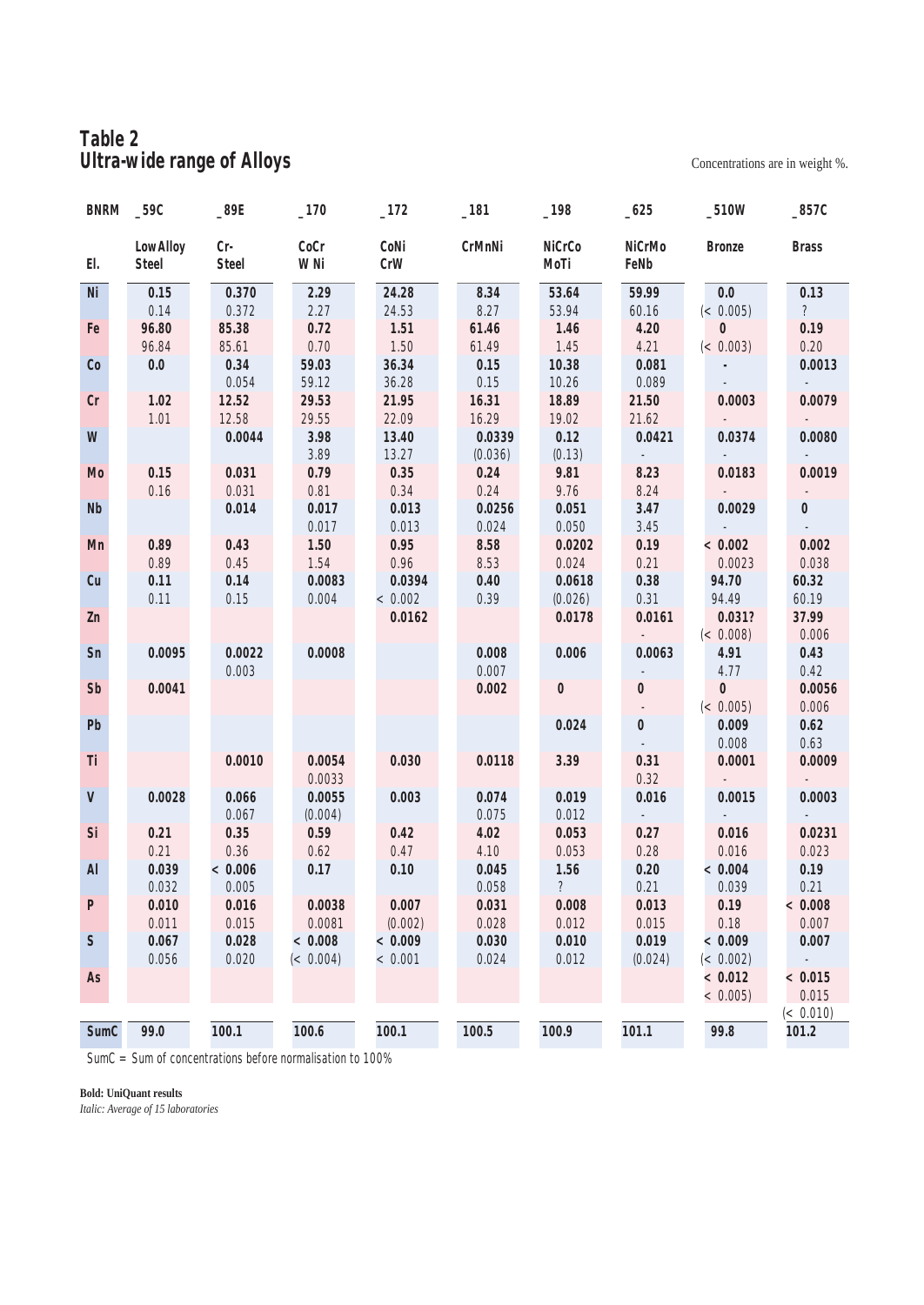## UniQuant®5

## **Table 3**

#### Standard BNRM\_170 treated as unknown sample All values are in weigt%

|               | XRF+UniQuant 5 |               | <b>Fifteen laboratories</b> |           |        |
|---------------|----------------|---------------|-----------------------------|-----------|--------|
|               | [%]            | <b>StdErr</b> | Min.                        | Average   | Max.   |
| Co            | 59.03          | 0.24          | 58.44                       | 59.12     | 59.48  |
| $C_{r}$       | 29.53          | 0.14          | 29.15                       | 29.55     | 30.33  |
| W             | 3.98           | 0.10          | 3.80                        | 3.89      | 3.99   |
| Ni            | 2.29           | 0.03          | 2.23                        | 2.27      | 2.30   |
| Mn            | 1.50           | 0.03          | 1.51                        | 1.54      | 0.83   |
|               |                |               |                             |           |        |
| Mo            | 0.79           | 0.02          | 0.79                        | 0.81      | 0.83   |
| Fe            | 0.72           | 0.02          | 0.69                        | 0.70      | 0.72   |
| Si            | 0.59           | 0.02          | 0.56                        | 0.62      | 0.65   |
| Nb            | 0.017          | 0.001         | 0.016                       | 0.017     | 0.020  |
| V             | 0.0055         | 0.001         |                             | (0.004)   |        |
|               |                |               |                             |           |        |
| P             | 0.0038         | 0.0009        | 0.0073                      | 0.0081    | 0.0092 |
| Ti            | 0.0054         | 0.0008        | 0.0020                      | 0.0033    | 0.0059 |
| Cu            | 0.0083         | 0.003         | 0.001                       | 0.004     | 0.009  |
| S             | < 0.008        |               |                             | (< 0.004) |        |
|               |                |               |                             |           |        |
| $\mathcal{C}$ | 1.18           | fix           |                             | 1.18      |        |

#### Additionally by UniQuant:

| Al        | 0.19  | 0.03  |
|-----------|-------|-------|
| Mg        | 0.012 | 0.001 |
| La        | 0.008 | 0.002 |
| <b>Cd</b> | 0.004 | 0.001 |
|           |       |       |

StdErr= Standard error, a practical value derived from equivalent background and line overlaps, K-factor and counting error. ±1 StdErr gives 70 to 90% confidence interval.

### **Table 4**

#### Standard BNRM\_625 treated as unknown sample All values are in weigt%

|                | XRF+UniQuant 5    |               |  | <b>Fifteen laboratories</b> |         |       |  |
|----------------|-------------------|---------------|--|-----------------------------|---------|-------|--|
|                | $\left[\%\right]$ | <b>StdErr</b> |  | Min.                        | Average | Max.  |  |
|                |                   |               |  |                             |         |       |  |
| Ni             | 59.99             | 0.105         |  | 9.91                        | 60.16   | 61.16 |  |
| $C_{r}$        | 21.50             | 0.13          |  | 21.35                       | 21.62   | 22.22 |  |
| Mo             | 8.23              | 0.05          |  | 8.12                        | 8.24    | 8.37  |  |
| Fe             | 4.20              | 0.05          |  | 4.14                        | 4.21    | 4.26  |  |
| <b>Nb</b>      | 3.47              | 0.02          |  | 3.31                        | 3.45    | 3.86  |  |
|                |                   |               |  |                             |         |       |  |
| Cu             | 0.38              | 0.03          |  | 0.26                        | 0.31    | 0.34  |  |
| Ti             | 0.31              | 0.01          |  | 0.31                        | 0.32    | 0.33  |  |
| Si             | 0.27              | 0.02          |  | 0.24                        | 0.28    | 0.31  |  |
| Mn             | 0.19              | 0.02          |  | 0.20                        | 0.21    | 0.21  |  |
| Al             | 0.20              | 0.03          |  | 0.16                        | 0.21    | 0.24  |  |
|                |                   |               |  |                             |         |       |  |
| $\mathfrak{C}$ | 0.081             | 0.003         |  | 0.084                       | 0.089   | 0.096 |  |
| S              | 0.019             | 0.008         |  |                             | (0.024) |       |  |
| $\mathbf{P}$   | 0.013             | 0.006         |  | 0.013                       | 0.015   | 0.017 |  |
|                |                   |               |  |                             |         |       |  |
| C              | 0.03              | fix           |  |                             | 0.03    |       |  |

| <b>Additionally by UniQuant:</b> |       |       |  |  |  |
|----------------------------------|-------|-------|--|--|--|
| As                               | 0.73  | 0.02  |  |  |  |
| TI                               | 0.044 | 0.006 |  |  |  |
| V                                | 0.017 | 0.001 |  |  |  |
| Cd                               | 0.005 | 0.002 |  |  |  |